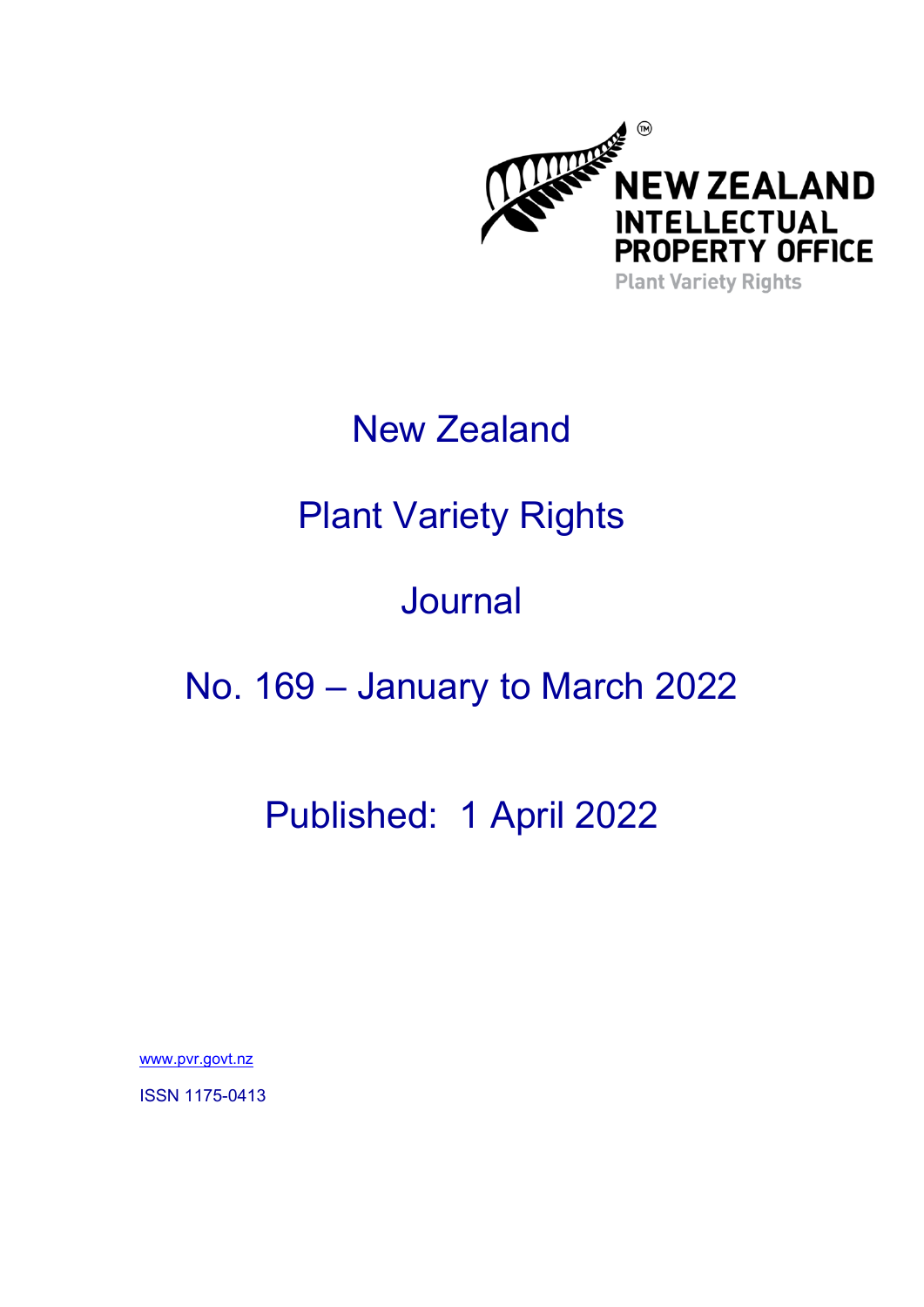#### I. GENERAL INFORMATION

#### I.A CLOSING DATES – NOTICE TO BREEDERS ENTERING VARIETIES IN CENTRAL DUS TRIALS

#### CONDUCTED BY THE PVR OFFICE

You will need to meet the following deadlines in order to have your variety included in the central trials to be established in 2022 –

| Winter and Alternate Cereals | Make application by 15 April 2022 |
|------------------------------|-----------------------------------|
| Spring Cereals and Peas      | Make application by 15 July 2022  |
| Grass endophytes             | Make application by 1 July 2022   |

I.B PAYMENT OF THE EW ZEALAND APPLICATION FEE WHEN USING UPOV PRISMA

With the changes made to the method of New Zealand application fee payment when using UPOV PRISMA (international plant variety protection application tool) introduced in early 2021, it is important that the invoice received from IPONZ for the New Zealand application fee is paid promptly. The variety application will only be accepted after the invoice has been paid and all other application requirements have been met. The invoice will be emailed to the designated address for service as supplied to IPONZ through the UPOV PRISMA submission. The UPOV fee for the use of PRISMA is paid directly to UPOV and is the responsibility of the PRISMA user.

#### I.C NEW OPTIONS FOR THE MANAGEMENT OF CASE MANAGEMENT SYSTEM ACCOUNTS

It is now possible to use "Teams" option for accounts with multiple users.

If you are part of an organisation that maintains multiple user accounts in our case management system, you may now organise your user accounts into "Teams".

- This will allow you to delegate cases to a team of users rather than a single user.
- If a case is delegated to a team, all of the users under that team will have the ability to respond to that case's tasks, and/or view its discussions.

For more information on the "Teams" option, please visit the Account Support pages on the IPONZ website.

### I.D WORKSHOP ON ELEMENTS OF THE NEW PVR LEGISTLATION

A workshop will be held on Wednesday 20 July 2022 at the Seed Industry Office, 185 Kirk Rd, Templeton, Canterbury. The objective of the workshop is to provide information and generate discussion on new provisions in the PVR Bill, for example, the scope of protection, essential derivation and propagation and harvested material. The programme has not been fixed and further information will be provided closer to the time. If you wish to receive further information or have a particular topic to be covered, please contact Chris Barnaby [chris.barnaby@pvr.govt.nz](mailto:chris.barnaby@pvr.govt.nz)

### I. E PVR TECHNICAL FOCUS GROUP